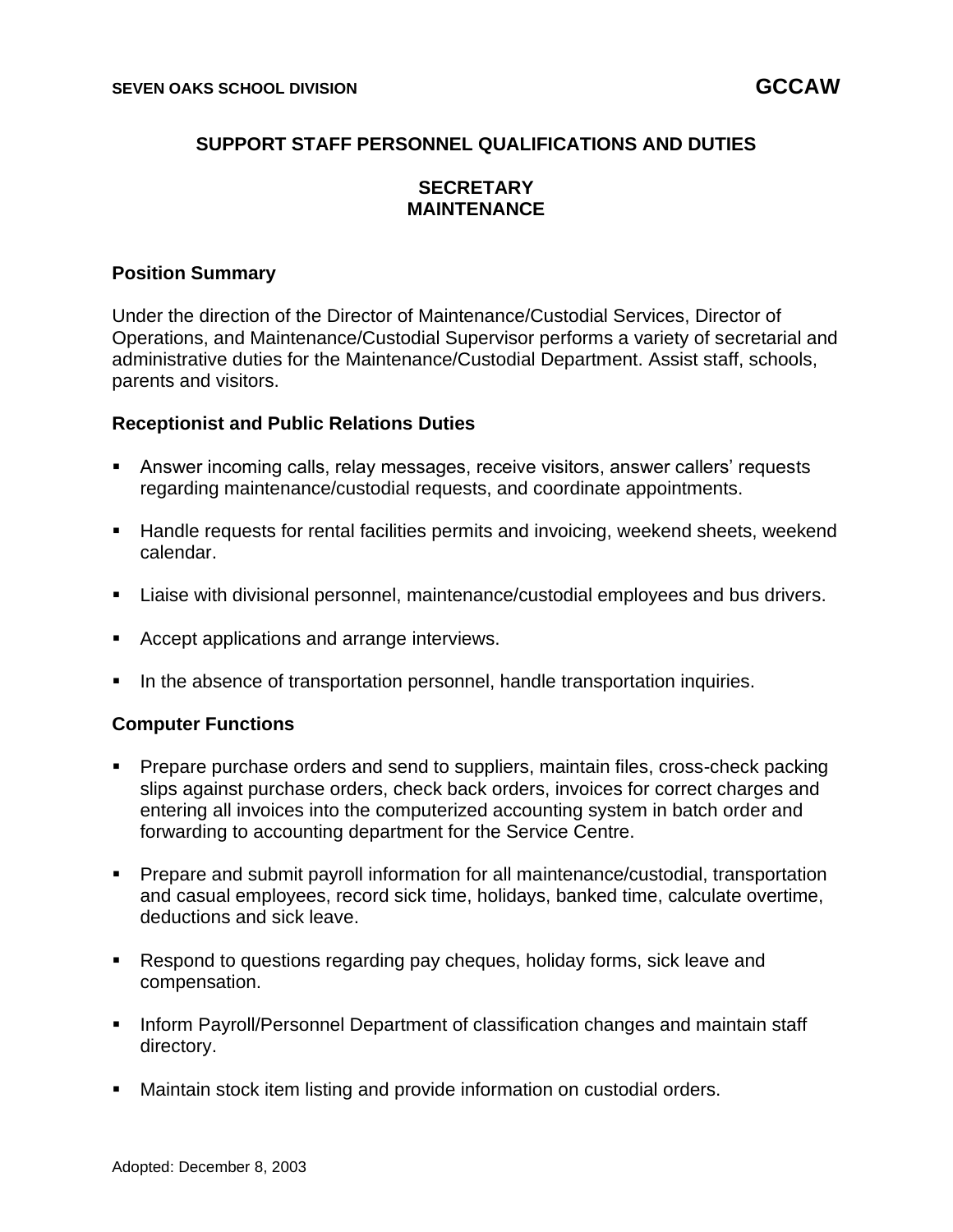#### **SEVEN OAKS SCHOOL DIVISION GCCAW**

Word process items such as: compose routine correspondence, rental agreements, memos, letters, reports, minutes, purchase orders, work orders, compensation forms, and job bulletins.

#### **Office Management**

- Organize and maintain office files.
- Open, sort and direct incoming mail.
- Order, maintain and distribute supplies, stamps, etc.
- Print and collate sufficient copies of correspondence for distribution through school mail.
- Assess problem and call when machines need servicing.
- Orient and train substitute secretarial employees.
- Organize and maintain and distribute inventory such as: first aid supplies, office supplies and stamps.

# **Petty Cash**

- Maintain records and receipts for monies disbursed.
- Process statement indicating petty cash voucher number, account number and monitor when account must be replenished.
- Assume responsibility for cashing cheque when received.

# **Other Duties**

- Process NSF cheques and produce various reports.
- Set-up and maintain Workplace Safety and Health hearing screening files and arrange appointments.
- Attend to emergent situations in absence of Administrator(s).
- Operates transportation two-way radio and communicates with schools, drivers, and maintenance personal.
- Provides back up in the Transportation Department and receipt of bus fees.